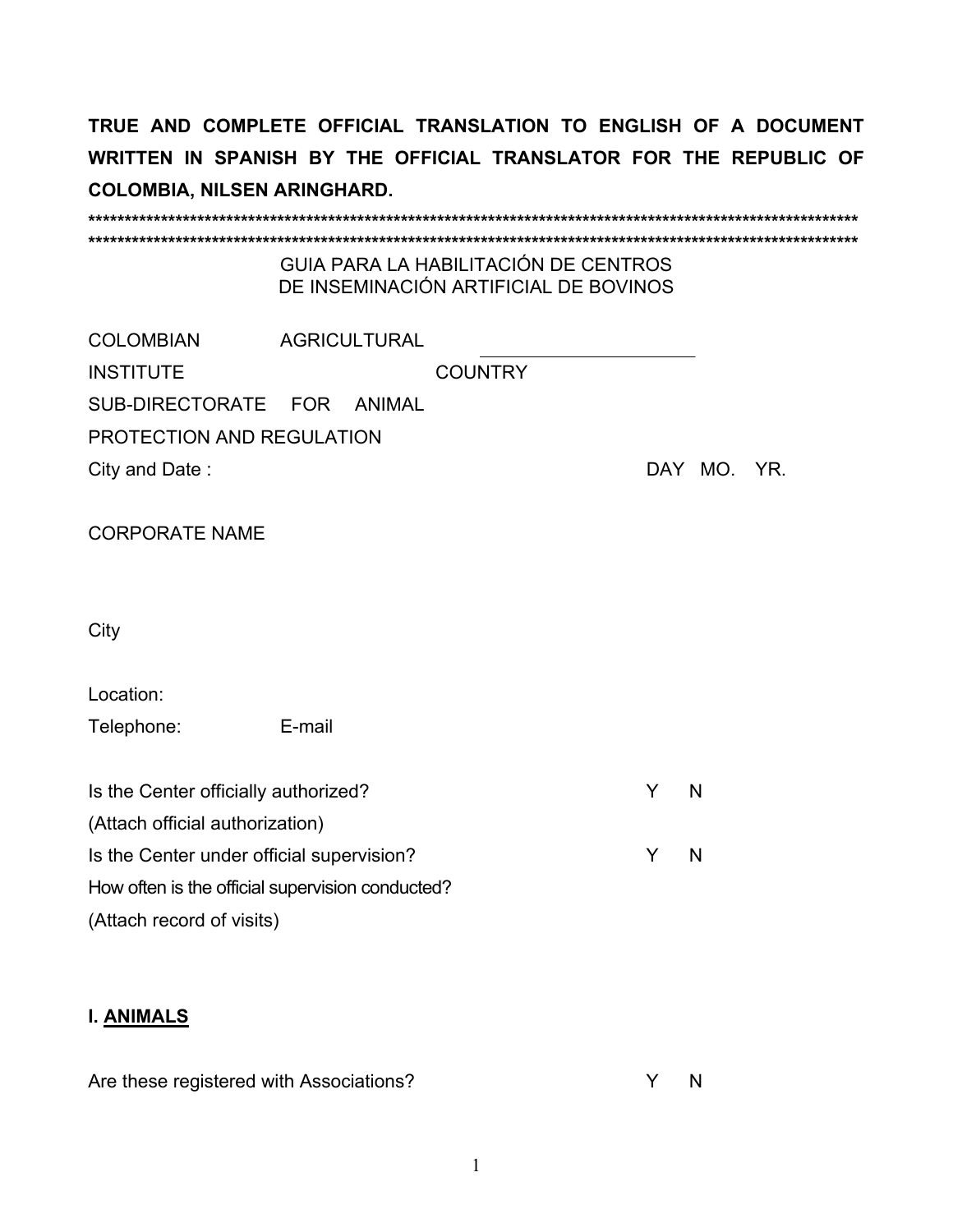|                                       | GUIA PARA LA HABILITACIÓN DE CENTROS<br>DE INSEMINACIÓN ARTIFICIAL DE BOVINOS |    |   |
|---------------------------------------|-------------------------------------------------------------------------------|----|---|
| Which ones?                           |                                                                               |    |   |
| (Attach registration for each animal) |                                                                               |    |   |
|                                       |                                                                               |    |   |
| Do these have sanitary certificates?  |                                                                               | YI | N |
| (Attach certificates)                 |                                                                               |    |   |
|                                       | There exists a record on reproductive diseases carried out every 12           |    |   |
| months for:                           |                                                                               |    |   |
| Leucosis                              |                                                                               | Y  | N |
| (Type of test)                        |                                                                               |    |   |
| <b>Brucelosis</b>                     |                                                                               | Y  | N |
| (Type of test)                        |                                                                               |    |   |
| Tricomoniasis                         |                                                                               | Y  | N |
| Trychomaniases                        |                                                                               |    |   |
| (Type of test)                        |                                                                               |    |   |
| Rinotraqueitis (IBR)                  |                                                                               | Y  | N |
| (Type of test)                        |                                                                               |    |   |
| Viral Diarrhea (DVR)                  |                                                                               | Y  | N |
| (Type of test)                        |                                                                               |    |   |
| Compylobacteriosis                    |                                                                               | Y  | N |
| (Type of test)                        |                                                                               |    |   |
| Tuberculosis                          |                                                                               | Y  | N |
| (Type of test)                        |                                                                               |    |   |
| Leptospirosis                         |                                                                               | Y  | N |
| (Type of test)                        |                                                                               |    |   |
| Others (Please specify)               |                                                                               |    |   |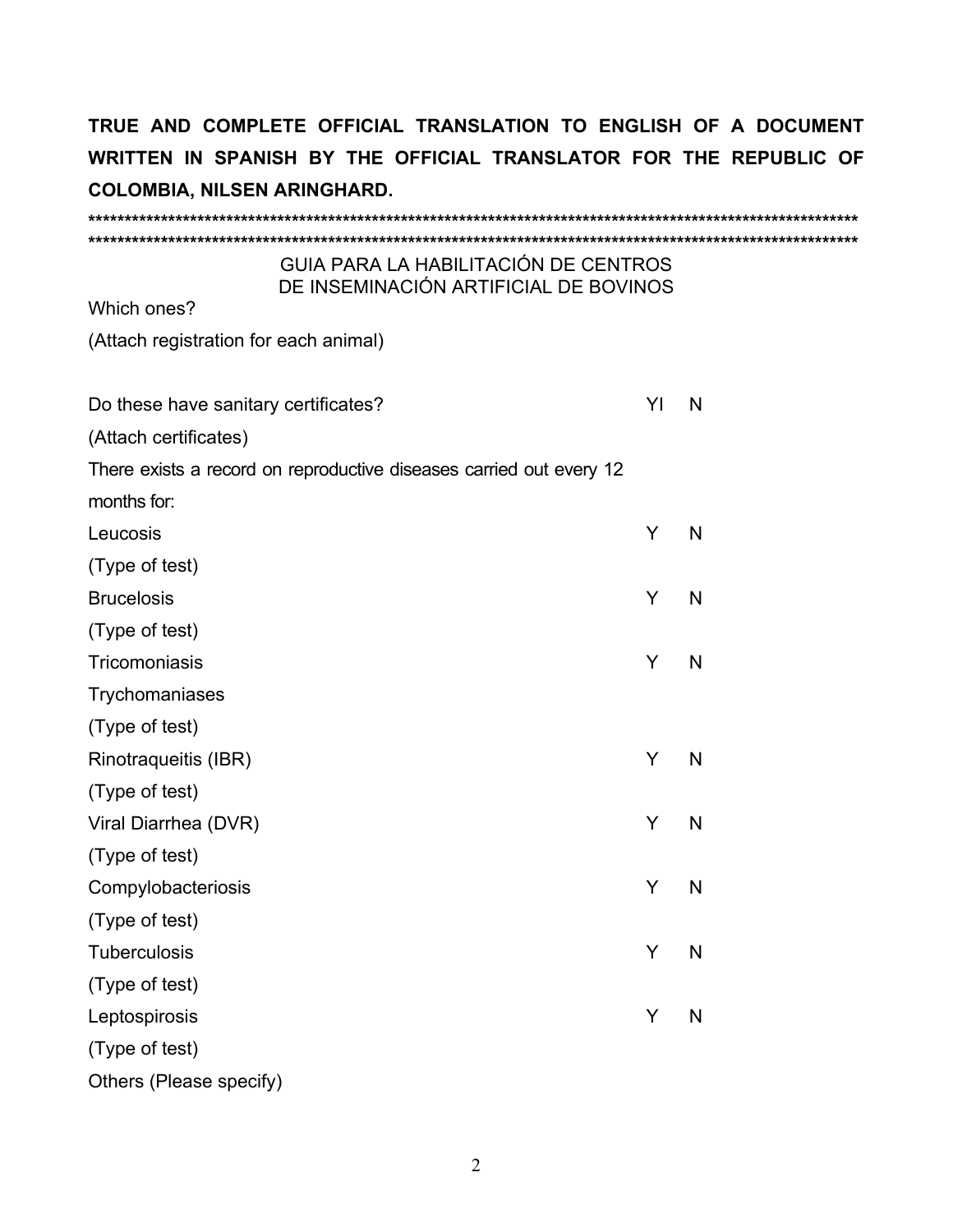GUIA PARA LA HABILITACIÓN DE CENTROS DE INSEMINACIÓN ARTIFICIAL DE BOVINOS Which laboratory conducts the diagnostics: Y  $\mathsf{N}$ Own laboratory? Y.  $\mathsf{N}$ Official laboratory? Y. Private laboratory? N<sub>1</sub> Specify name, location and professional responsible for the laboratory.

Are there veterinary medical certificates on the normal condition over the sixty days prior and thirty days after the semen Y N collection?

Describe the conditions for selecting the donor animals.

Describe the housing conditions for the donor animals.

| Are there confinement corrals for the bulls?                          | Y N |     |
|-----------------------------------------------------------------------|-----|-----|
| Are there isolated fields for the resident donor animals?             | Y N |     |
| Are the center heads properly isolated from other animals through the |     |     |
| use of artificial or natural barriers?                                | Y.  | - N |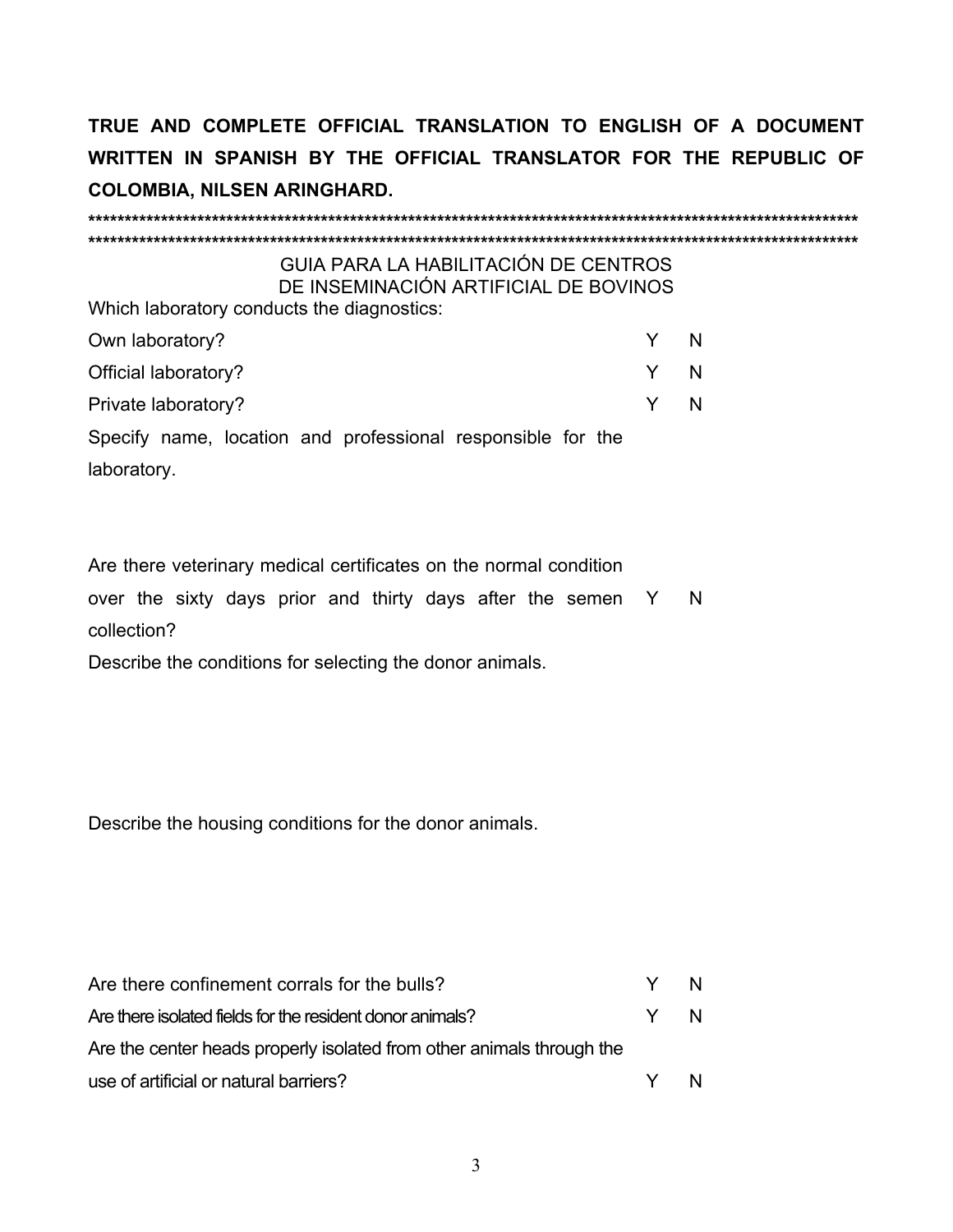| GUIA PARA LA HABILITACIÓN DE CENTROS<br>DE INSEMINACIÓN ARTIFICIAL DE BOVINOS |   |   |
|-------------------------------------------------------------------------------|---|---|
| Is rigorous control exercised on the entry of visitors?                       | Y | N |
| Are there exercise wheels in place for the bulls?                             | Y | N |
| Are the animals housed within specified units?                                | Y | N |
| Does the personnel working with the donor animals come in                     | Y | N |
| contact with other animals?                                                   |   |   |
| Is there an insect and rodent control program in place?                       | Y | N |
| (Attach program)                                                              |   |   |
| Are post-mortem exams undertaken on donor animals?                            | Y | N |
| Is there an isolation area for sanitary control prior to entry?               | Y | N |
| How long do the donors remain under quarantine pre and post entry?            |   |   |
| <b>II. FACILITIES:</b>                                                        |   |   |
| (Attach photographs)                                                          |   |   |
| <b>Area for Semen Sample Taking</b>                                           |   |   |
| Is there a biosecurity program in place for the area?                         |   |   |
| (Attach documentation)                                                        |   |   |
| Are there animal contention fetters?                                          | Y | N |
| Are there sheltering barriers?                                                | Y | N |
| Is there direct access to the laboratory?                                     | Y | N |
| Is there access to the laboratory via a window?                               | Y | N |
| Is there a disinfection and sanitization program in place for the Y           |   | N |
| center?                                                                       |   |   |
| (Attach documentation)                                                        |   |   |
| Is there a documented equipment maintenance program in Y                      |   | N |
| place? (Attach program)                                                       |   |   |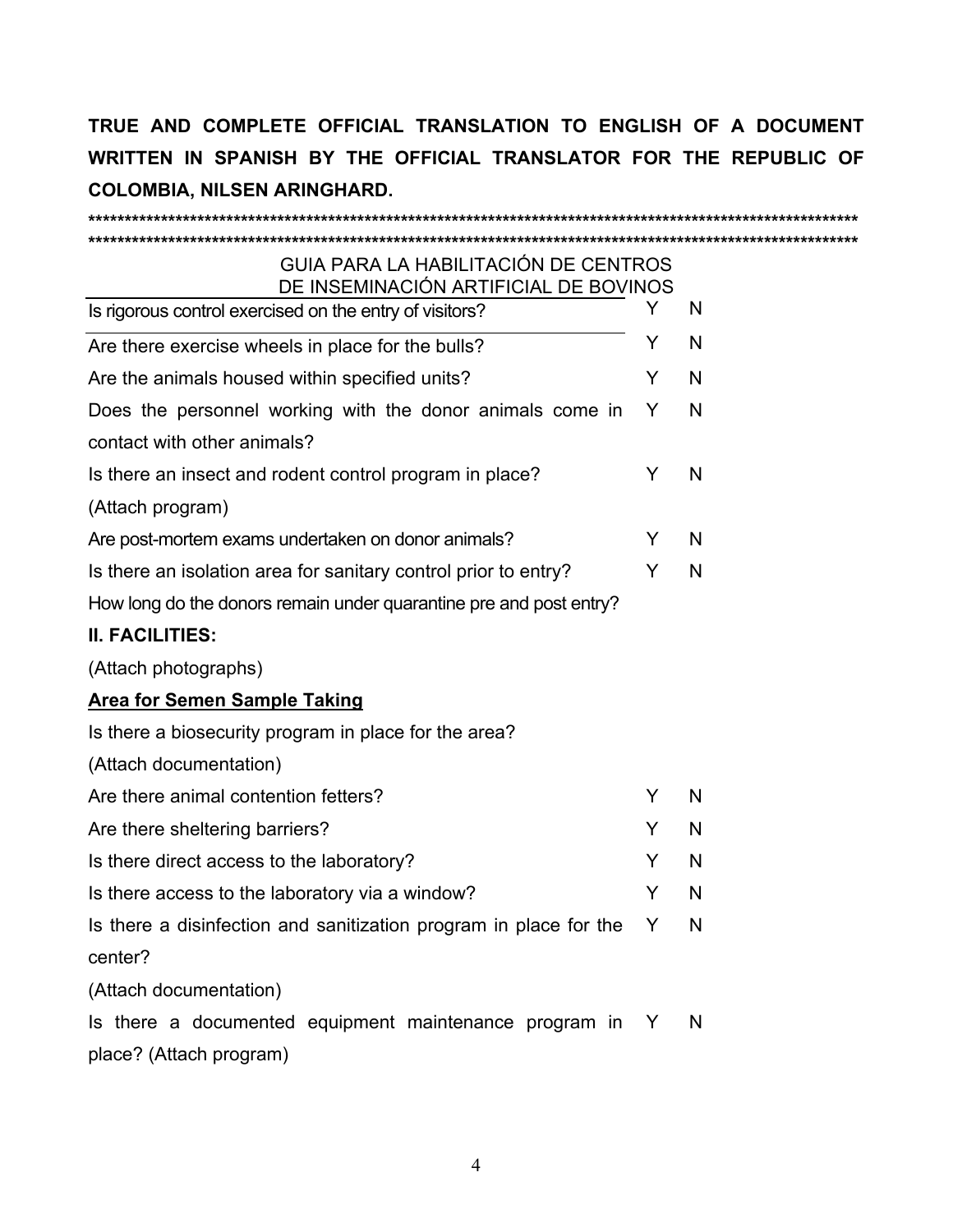GUIA PARA LA HABILITACIÓN DE CENTROS DE INSEMINACIÓN ARTIFICIAL DE BOVINOS **Area Laboratory** (Attach photographs) Is there a physical-chemical and bacteriological control program in place for the water used in the center? Y.  $\mathsf{N}$ (Attach recent certificates) **Disposal of Carcasses and Waste** Is there a suitable place for disposing of carcasses? Y  $\mathsf{N}$ (Attach photographs) Secondary Areas (social, sanitary, dressing rooms, and recreational, others) (Attach photographs)

# **III. EQUIPMENT**

List the equipment in place.

| Is there an equipment calibration program in place?            | Y N |          |
|----------------------------------------------------------------|-----|----------|
| Is there a history for each piece of equipment?                |     | <b>N</b> |
| (Attach documentation)                                         |     |          |
| Are there procedures in place for the handling and maintenance |     | <b>N</b> |
| of the equipment?                                              |     |          |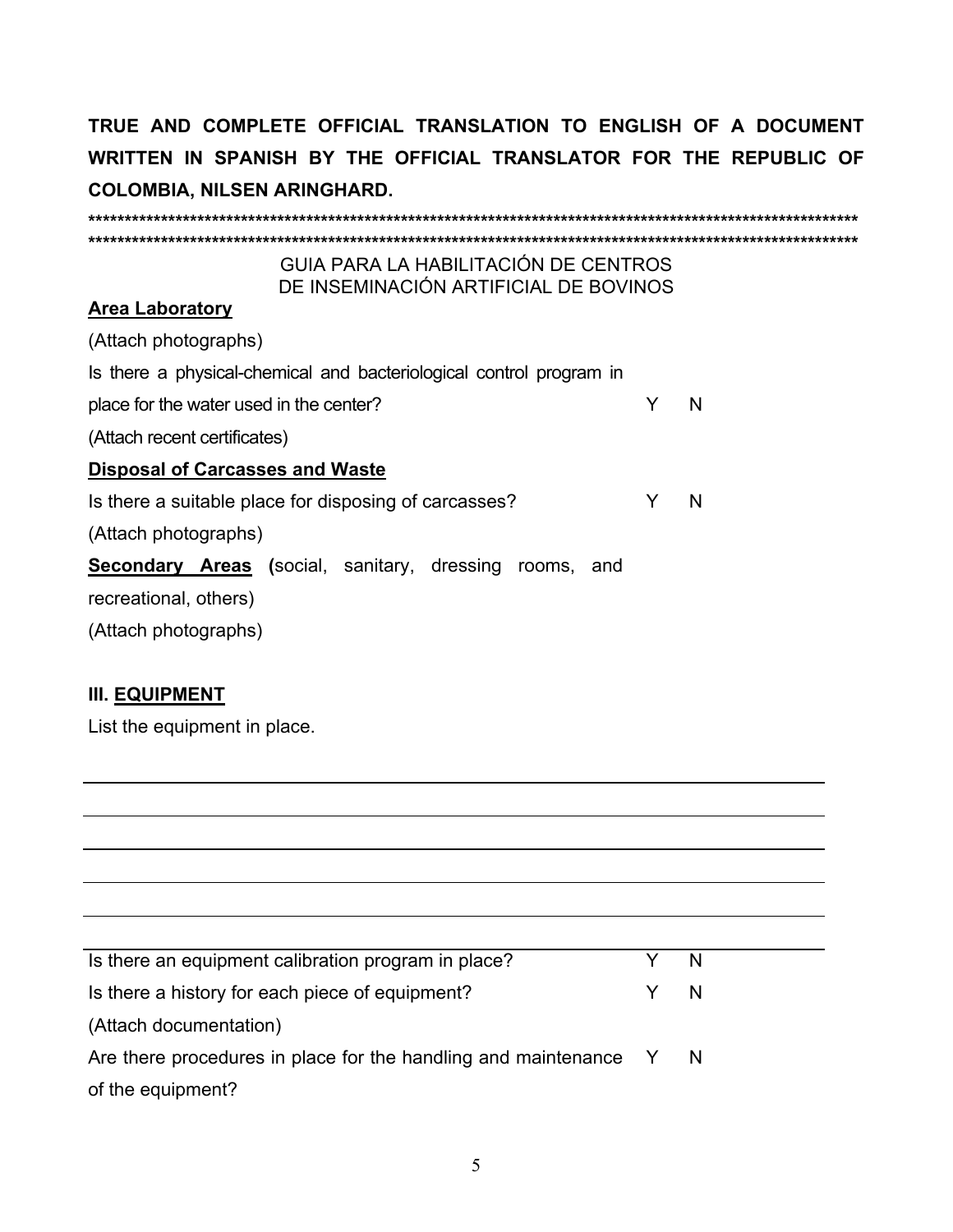GUIA PARA LA HABILITACIÓN DE CENTROS DE INSEMINACIÓN ARTIFICIAL DE BOVINOS

### **IV.- MATERIALS**

| Are chemical reactants classified and stored in conformance Y |     |  |
|---------------------------------------------------------------|-----|--|
| with international norms?                                     |     |  |
| Are prepared solutions properly labeled?                      | Y N |  |
| Are there documented procedures on the preparation of Y N     |     |  |
| reactants?                                                    |     |  |
| (Attach documentation)                                        |     |  |

# **V. PERSONNEL**

| Is there a training program in place?                   |   |     |
|---------------------------------------------------------|---|-----|
| (Attach program)                                        |   |     |
| Are written procedures in place that describe personnel |   |     |
| functions and responsibilities?                         | Y | - N |
| Are there training records in place?                    | Y | - N |
|                                                         |   |     |
| <b>Hygiene</b>                                          |   |     |
| Are there hygiene norms in place?                       | Y | - N |
| Have the personnel received hygiene training?           |   |     |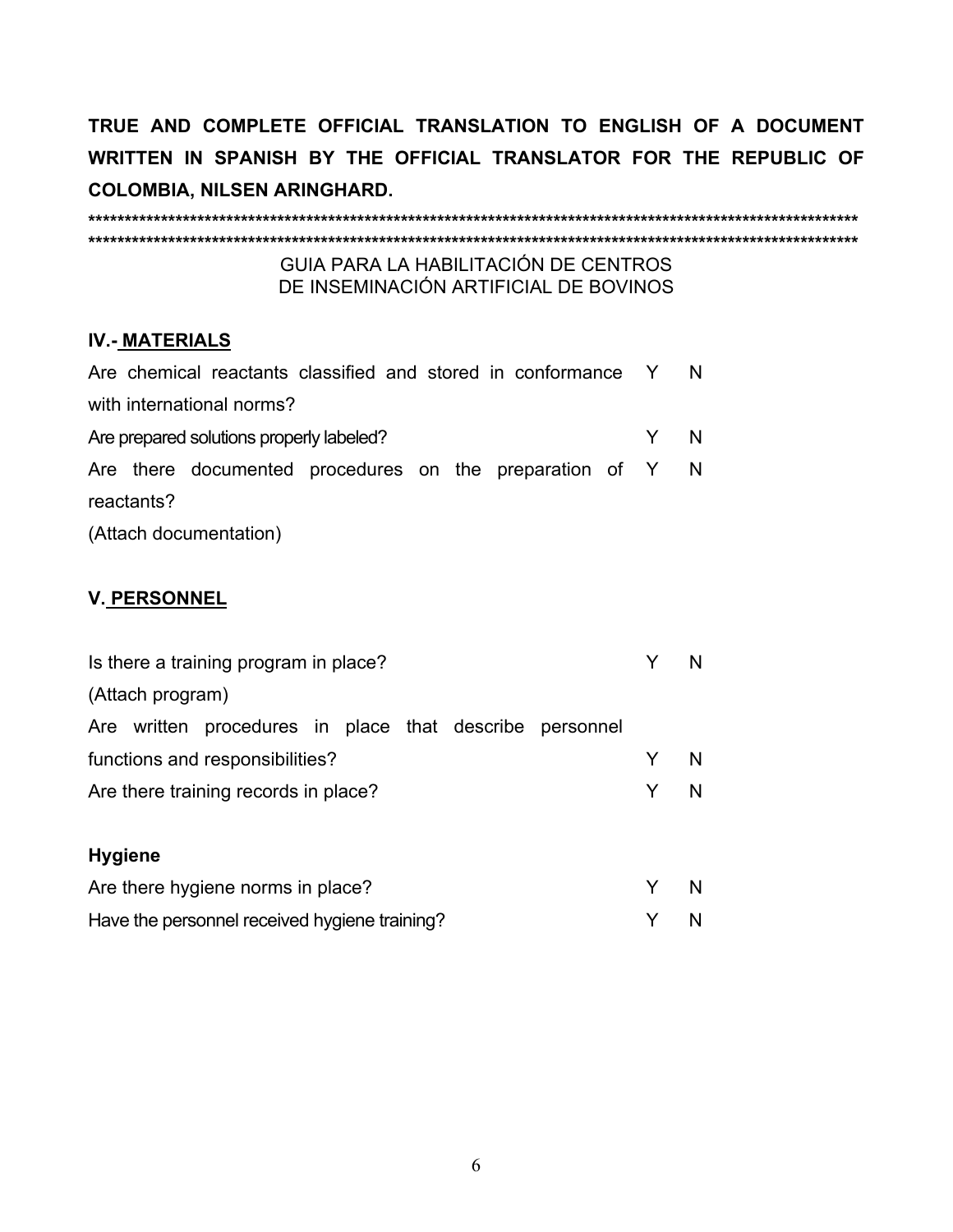#### GUIA PARA LA HABILITACIÓN DE CENTROS DE INSEMINACIÓN ARTIFICIAL DE BOVINOS **Occupational Health**  $\mathsf{N}$ Is there an Occupational Health Program in place? Y Is there a secondary program on preventive medicine? Y.  $\mathsf{N}$ Are there written norms on industrial security? Y. N<sub>1</sub> Are security drills conducted? Y.  $\mathsf{N}$ Are these logged? Y. N **Work Clothing** Are there work uniforms for each area? Y  $\mathsf{N}$ **Security** Are there face masks or goggles for handling liquid nitrogen? Y N. Are there gloves for handling frozen material? Y. **NO** Are there fire extinguishers in place?  $\overline{N}$ Y. VI. DOCUMENTATIÓN  $\mathbf{r} = \mathbf{r}$  $\cdots$

| Is there a manual on quality?                                                      |   |          |
|------------------------------------------------------------------------------------|---|----------|
| Is there a manual on analytical techniques?                                        | Y | N        |
| Are the quality verification analyses logged?                                      | Y | N        |
| (Attach most recent logs)                                                          |   |          |
| Are there written procedures in place regarding each one of the activities related |   |          |
| to the processing of seminal material?                                             | Y | N        |
| (Attach documentation)                                                             |   |          |
| Are there records regarding the identification of each lot of seminal material,    |   |          |
| including the information written on the test tube, name and number of the         |   |          |
| bull's log, breed, date of collection, and processing, identification or center Y  |   | <b>N</b> |
| code?                                                                              |   |          |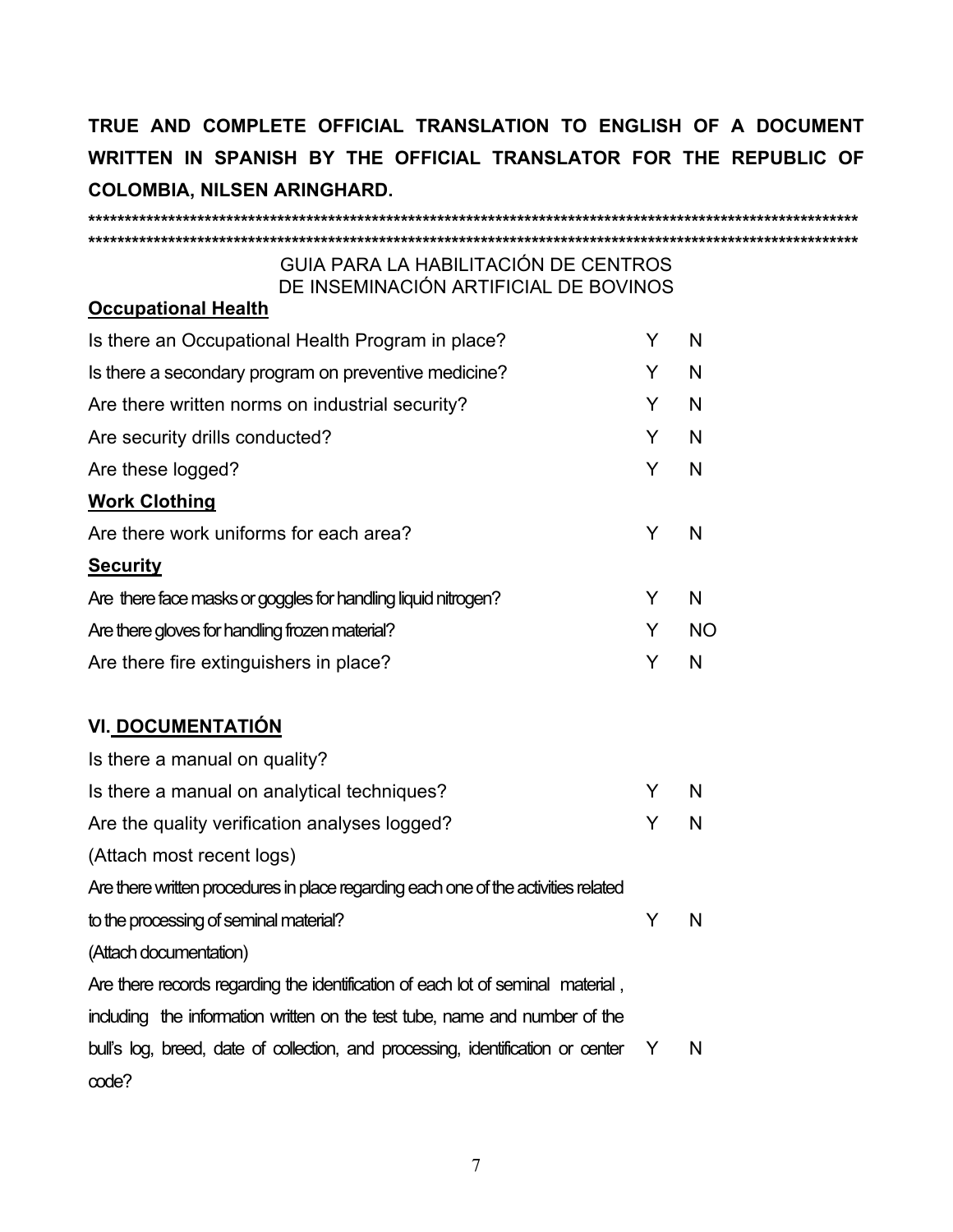| GUIA PARA LA HABILITACIÓN DE CENTROS<br>DE INSEMINACIÓN ARTIFICIAL DE BOVINOS |           |   |
|-------------------------------------------------------------------------------|-----------|---|
| Are there genealogical records of the donor animals?                          |           |   |
| (Attach records)                                                              |           | N |
| Are there records on the reproductive history of the donor animals?           |           | N |
| Signature                                                                     | Signature |   |
| Name:                                                                         | Name:     |   |

LEGAL REPRESENTATIVE

**TECHNICAL DIRECTOR** 

# **INSTRUCTIONS**

The assessments for the numerals of this guide shall be filled out in the folloging manner:

Each numeral shall be answered with a YES (Y) or NO (N). Some numerals may be answered in a descriptive manner.

**GRADE:** 

Grades are based upon the potential inherent risk for each numeral with regard to quality in production for the seminal material.

CRITICAL (C):